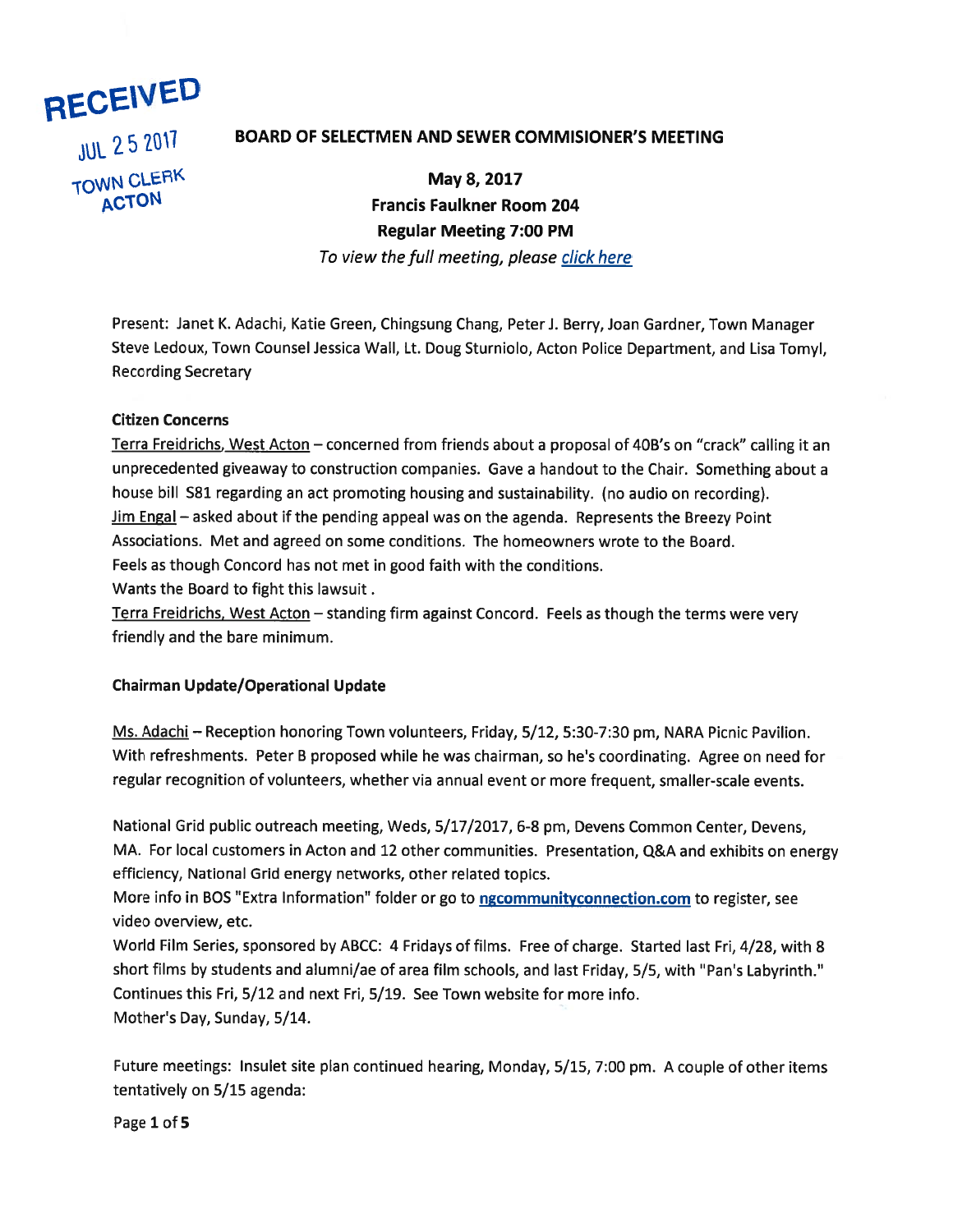Discussion of possible short term solution re: parking at train station for mopeds/motorized scooters: Public Works Dept is exploring long term solution

Discussion of possible Town comments as par<sup>t</sup> of Section 106 review (under federal historical preservation act) of propose<sup>d</sup> installation in MBTA ROW in Acton of 3-4 75' tall monopoles for antenna/communications equip. 30-day period, ending ~6/5, to submit comments about potential impact on cultural and/or historical properties.

Mr. Ledoux – TIF Agreement with Insulet draft finalized this week and for consideration on May 22<sup>nd</sup>. Student intern from ABRHS with Town Manager Office and going into Political Science major at University of San Diego in the fall.

## Public Hearings

Senator Eldridge, Representative Jennifer Benson, State Budget Update - Senator Eldridge had a letter of his budget priorities for the Board. Discussed the several line items in his budget priority report.

Representative Benson — 1.4% increase in special education, chp <sup>70</sup> not so much compared to the state budget, secure of the last year of the regionalization funding, Acton-Maynard shuttle go<sup>t</sup> \$75,000 in the budget to suppor<sup>t</sup> it. Waiting the federal level with Medicaid — with the ACA appealed we could go backwards to the 2006 health care form but not the case but the funding won't be there. Refiled how we fund special education. Program on WCVB about <sup>a</sup> bill she filed about being able to access meds that your doctor prescribes to you if it is <sup>a</sup> higher tier medication by showing that the patient fails on other medications prior to getting the medication that the patient requires. Creates <sup>a</sup> mechanism for <sup>a</sup> <sup>p</sup>hysicians to override that policy to ge<sup>t</sup> the medication right away. Still Chair of Consumer Prevention. Ms. Green thanks both the Senator and Rep. Benson for their reports.

Mr. Chang — spoke about concerns regarding water resources and the act of <sup>1884</sup> and to protect Acton water resources. Questioned about <sup>a</sup> bill blurb regarding free college tuition for Massachusetts residents. Senator Eldridge has more information on his website at https://www.senatoreldridge.com/ Mr. Berry thanks both for supporting the CPA — we were the first town to jump on board, Acton is down 30% and costing the town money to suppor<sup>t</sup> the CPA. We have been sued for using CPA for funds this pas<sup>t</sup> year. Question about proposa<sup>l</sup> to raise revenues — water use. <sup>A</sup> bill would charge \$.70 for every thousand from public waterways.

Discussed about filing legislation to look into the Act of 1884. Putting together <sup>a</sup> citizen group to work with local legislation regarding filing <sup>a</sup> bill to reverse the act of 1884.

Terra Friedrichs, West Acton — water commissioners suppor<sup>t</sup> the resolutions Littleton supported it but didn't have enoug<sup>h</sup> time to review it. Whatever happens at the state concerning State taxes-Federal taxes, if the federal taxes go down, hopefully the state taxes go up.

Entertainment License Hearing, Concord Brewery, LLC d/b/a Rapscallion - Ms. Adachi read the public hearing notice. Representing Rapscallion is Peter Daniels, Manager and owner. Town Counsel Jessica Wall in attendance. Ms. Wall gave an overview of application and <sup>a</sup> history of the applicant. Ms. Page 2 of 5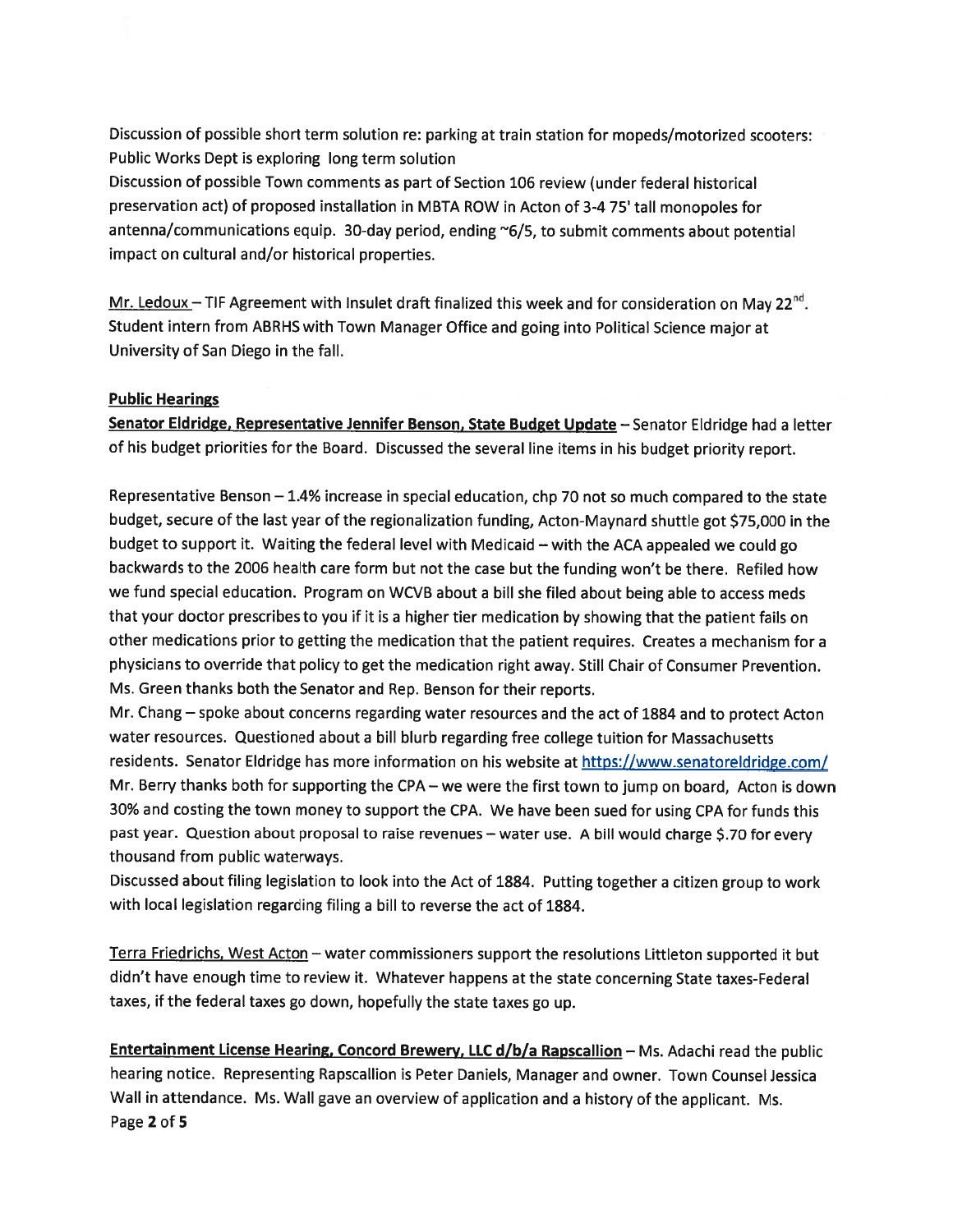Gardner swore in all parties interested in speaking. Mr. Peter Daniel spoke as the applicant. Willing to accep<sup>t</sup> change in time and bring the hours to stop at 10 PM. Open for compromise to finish music at 9:00 PM. Willing to do <sup>a</sup> sound level meter if necessary. Acknowledges they were booking inappropriate bands that were booked at their other location that is not in <sup>a</sup> residential location. Willing to have music indoors. Looking to have the music shut down earlier and outdoors. Felt there was some embellishments in some of the letters that were submitted and felt that being blamed for littering was not accurate. Common complaints were parking. Zoned for 30 spots, total occupancy (of building) is <sup>110</sup> (including staff). Feels that cars on Strawberry Hill parked is actually helping to slow traffic. If neighbors do not want Sunday music he will withdraw the Sunday request.

Ms. Green — music is outside below <sup>a</sup> patio in between <sup>2</sup> buildings. Questioned if Mr. Daniels is providing any kind of sound muffling. Mr. Daniels explained yes during the down period. Shut down at 9:30 pm on the night of the (police) repor<sup>t</sup> (in April). On application the times are not accurate so you are open for <sup>a</sup> suggestion of times - Mr. Daniels agreed yes.

PB — looks like application in <sup>2015</sup> there was question regarding the BOH allowing only <sup>75</sup> seats due to the need of upgrading the septic. Just met with the blueprints with BOH tonight and as long as the work is going forward they were OK with it. They would shut down for two weeks to complete the septic project. The Board also questioned about (the building's) structural integrity — that was completed. Ms. Adachi reminded that the music that was approved for acoustic indoor and not outside. Highlighted days that they had bands not on Thursday. One on Saturday, Tuesday, Wednesday, and Sunday.

Amy Keane – 13 Strawberry Hill Road – feels it's not a cooperative business – never had a problem with previous restaurants for years. Bands came in and the noise was very loud — it has been an ongoing nightmare. Has had tenants move out due to the noise. Hope that it changes.

Mike Murphy  $-7$  Strawberry Hill Road – been so obnoxious with the music that the windows shake. Feels they have brought the property values down.

Terra Spaulding - 5 Harvard Court - sent in a statement and agree with what Mr. Murphy said. Has high school students that could not concentrate. Did not know that the license was for 9-11:30, but the music started at 7. There was litter in both sides of the street from the patrons.

Brianna Little 19 Strawberry Hill - ok with Sunday only if the music on Thursday is earlier and ends earlier.

Ms. Wall stand of MGL <sup>140</sup> <sup>3</sup> options — gran<sup>t</sup> application, gran<sup>t</sup> with condition, or deny it.

Ms. Adachi — if we want to change or clarify original license — finds non-compliance with original license. Ms. Green — make decision with their proposal or can we amend the current license.

Mr. Berry — the original license was the intent of indoor music — can we make <sup>a</sup> condition that we don't allow outdoor entertainment.

Mr. Bartl, Planning Director, - zoning bylaw defines entertainment as an indoor activity. Page 3 of 5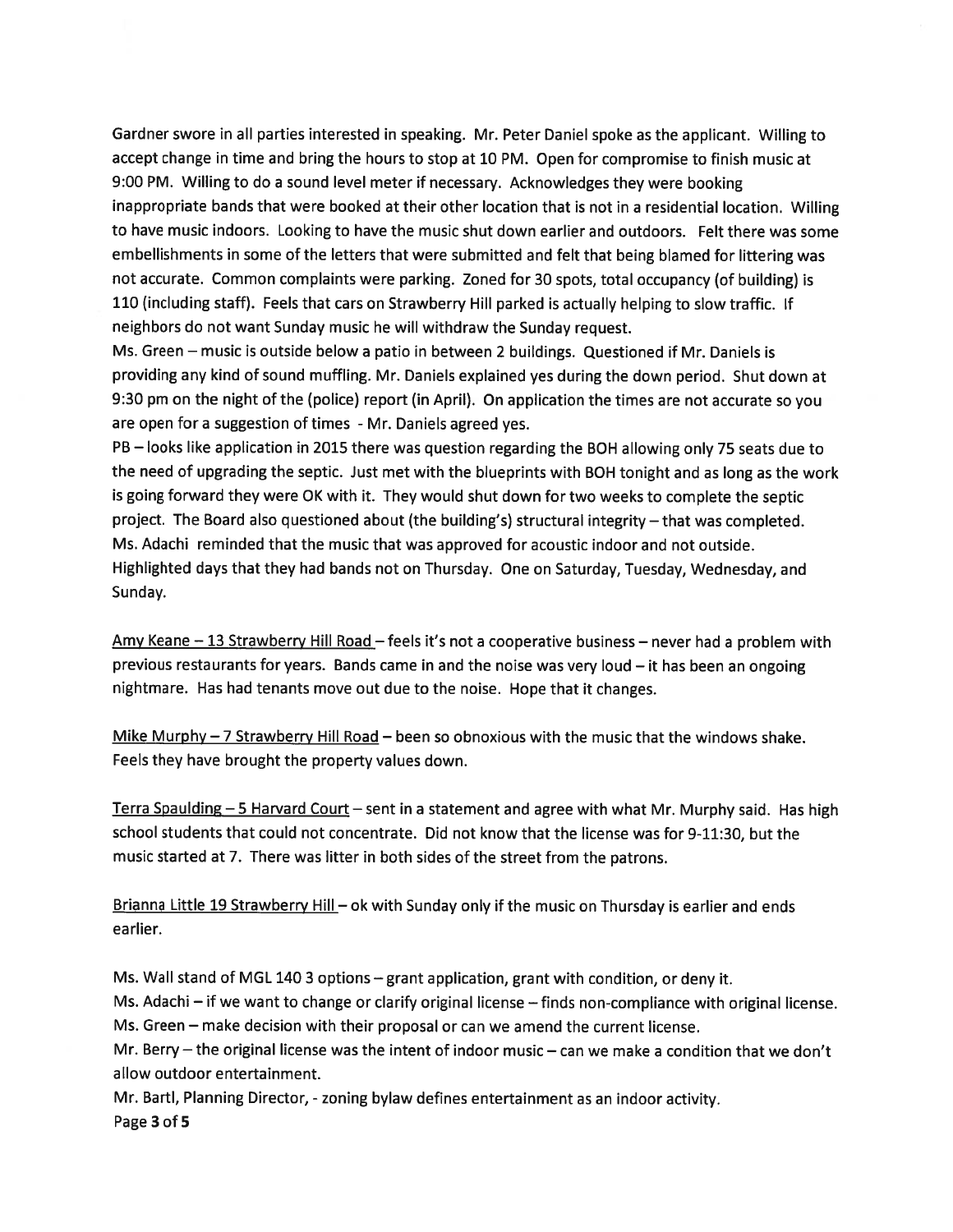Ms. Green commented that 9-11:30 PM is extremely late and the original application was assumed that it was acoustic and not <sup>a</sup> live band. Feels that the appropriate amendment would prefer it Sundays from 2-5 as acoustic only and inside (check agenda on back page).

Ms. Adachi mentioned about the parking on the restaurant side of the street to Lt. Sturniolo. Concerned about congestion. Vehicles can park on one side of the road since there is no posting.

Mr. Chang — do you have any record or knowledge of calls where an officer was not sent out. Lt. Sturniolo stated that all calls that come in are investigated.

Mr. Berry is ready to close the hearing, Mr. Chang ready to close hearing and agree with Ms. Green. Ms. Adachi inclined to close hearing — Mr. Daniel preferred to keep Thursdays from 9-11:3Opm for acoustic music only.

Ms. Green stated that if there are any future complaints of music held on other nights other than acoustic, there will be <sup>a</sup> future hearing of revocation. Ms. Green moved to close the hearing, Mr. Chang second. All Ayes. Ms. Green moved to deny the license amendment, Mr. Berry seconded. All Ayes.

Site Plan Special Permit #07/25/00 - 372 Amendment, 145 Great Road, Brookside Shops - Ms. Adachi read the public hearing notice. Representing Clarion Partners is Lou Levine. Lauren Holden — represents the ownership. Looking to change the delivery time at 5:45 AM for Trader Joes only — not for any other tenant at Brookside Shops.

Alicia Viscone from Keypoint Partners — as par<sup>t</sup> of effort with the <sup>p</sup>lanning board, keeping communication as transparent as possible. Putting new signage on property and <sup>a</sup> brand new security system and <sup>a</sup> brand new gate system. All efforts under contract. Will be having activity every week with <sup>4</sup> different projects with <sup>a</sup> projection of completion by mid June. Company is on site 2-4 days <sup>a</sup> week. They have changed the trash vendor. Security system will be real time and motion based with real time alerts.

Mr. Levine and the managemen<sup>t</sup> team met on <sup>a</sup> monthly basis to keep communication channels open.

Graham Knowland - 29 Esterbrook Road - Abutters were only given 2 mitigation were for the Great Road strip mall. Used to look at farm land and was assured that buffered areas where within <sup>5</sup> years as assured by Dean Charter. The vegetation barrier has <sup>a</sup> total gap due to lack of maintenance from the earlier years. Spoke about violations of the delivery times of Brookside shops and most "egregious" violator is Trader Joes. Claimed that violations have to be observed by town staff by the Planning Director (during regular business hours). Has <sup>p</sup>ictures of said violations were provided for the record.

Lou Levine will agree to replace the <sup>4</sup> ft fence with an <sup>8</sup> ft fence — will be willing to pu<sup>t</sup> motion detectors for the lighting for after business hours.

Dan Silva — Estarbrook Road — tractor trailer activity can be heard in the middle of the night such as HVAC units on trucks - palates being unloaded, etc. the noise travels. Hoping for a change with the new managemen<sup>t</sup> and hope to come to <sup>a</sup> conclusion. Noted that the managemen<sup>t</sup> said that the security cameras will go directly to the manager — there was <sup>a</sup> suggestion that the <sup>p</sup>icture go straight to the Planning Board or Planning Department when <sup>a</sup> violation occurs. Page 4 of 5